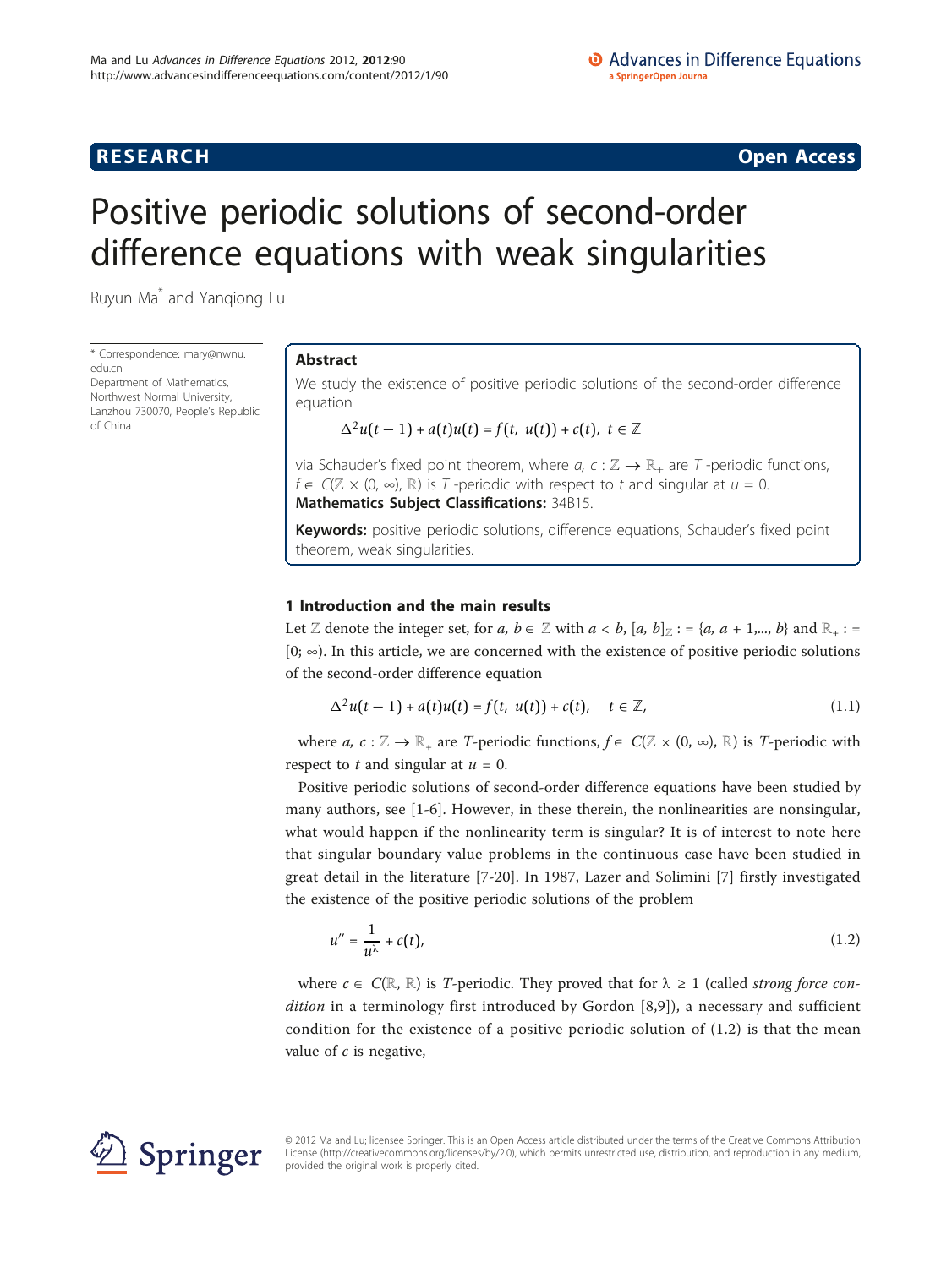$$
\bar{c} := \frac{1}{T} \int\limits_0^T c(t) dt < 0.
$$

Moreover, if  $0 < \lambda < 1$  (weak force condition) they found examples of functions c with negative mean values and such that periodic solutions do not exist. Subsequently, many authors studied the existence of positive solutions of the problem

$$
u'' + a(t)u = f(t, u) + c(t),
$$
\n(1.3)

where  $a \in L^1(\mathbb{R}/T\mathbb{Z}; \mathbb{R})$ ,  $c \in L^1(\mathbb{R}/T\mathbb{Z}; \mathbb{R})$ ,  $f \in \text{Car}(\mathbb{R}/T\mathbb{Z} \times (0, \infty), \mathbb{R})$  and is singular at  $u = 0$ , see [[7-](#page-9-0)[20\]](#page-10-0). The first existence result with weak force condition appears in Rachunková et al. [[16](#page-10-0)]. Since then, the Equation (1.3) with  $f$  has weak singularities has been studied by several authors, see Torres [[17,18\]](#page-10-0), Franco and Webb [\[19](#page-10-0)], Chu and Li [[20\]](#page-10-0).

Recently, Torres [[18\]](#page-10-0) showed how a weak singularity can play an important role if Schauder's fixed point theorem is chosen in the proof of the existence of positive periodic solution for (1.3). For convenience, for a given function  $\xi \in L^{\infty}[0, T]$ , we denote the essential supremum and infimum of  $\xi$  by  $\xi^*$  and  $\xi^*$ , respectively. We write  $\xi > 0$  if  $\xi \ge 0$  for a.e.  $t \in [0, T]$  and it is positive in a set of positive measure. Under the assumption

(H1) The linear equation  $u^* + a(t)u = 0$  is nonresonant and the corresponding Green's function

$$
G(t, s) \geq 0, \qquad (t, s) \in [0, T] \times [0, T].
$$

Torres showed the following three results

Theorem A. [[[18\]](#page-10-0), Theorem 1] Let (H1) hold and define

$$
\gamma(t) = \int\limits_0^T G(t, s)c(s)ds.
$$

Assume that

(H2) there exist  $b \in L^1(0, T)$  with  $b \ge 0$  and  $\lambda > 0$  such that

$$
0 \le f(t, u) \le \frac{b(t)}{u^{\lambda}}, \quad \text{for all } u > 0, \quad a.e. \ t \in [0, T].
$$

If  $\gamma$   $\rightarrow$  >0, then there exists a positive *T*-periodic solution of (1.3).

Theorem B. [[\[18\]](#page-10-0), Theorem 2] Let (H1) hold. Assume that

(H3) there exist two functions  $b, \hat{b} \in L^1(0, T)$  with  $b, \hat{b} \succ 0$  and a constant  $\lambda \in (0, 1)$ such that

$$
0 \leq \frac{\hat{b}(t)}{u^{\lambda}} \leq f(t, u) \leq \frac{b(t)}{u^{\lambda}}, u \in (0, \infty), \text{ a.e. } t \in [0, T].
$$

If  $\gamma$  = 0. Then (1.3) has a positive *T*-periodic solution.

**Theorem C.** [[[18](#page-10-0)], Theorem 4] Let  $(H1)$  and  $(H3)$  hold. Let

$$
\hat{\beta}_* = \min_{t \in [0,T]} \left( \int_0^T G(t, s) \hat{b}(s) ds \right), \quad \beta^* = \max_{t \in [0,T]} \left( \int_0^T G(t, s) b(s) ds \right).
$$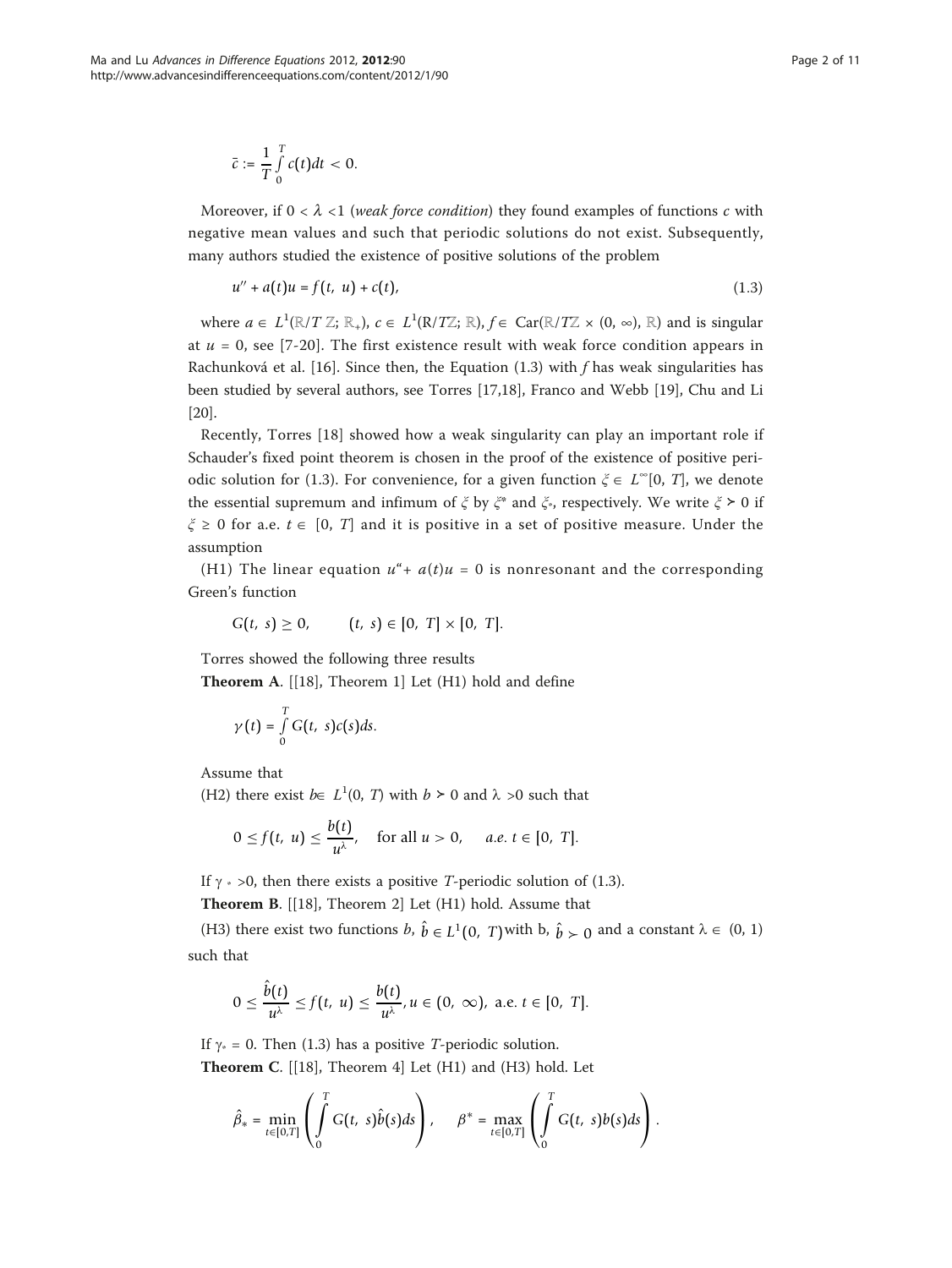If  $\gamma^* \leq 0$  and

$$
\gamma_* \geq \left(\frac{\hat{\beta}_*}{\left(\beta^*\right)^\lambda} \lambda^2\right)^{\tfrac{1}{1-\lambda^2}} \left(1-\frac{1}{\lambda^2}\right).
$$

Then (1.3) has a positive T-periodic solution.

However, the discrete analogue of (1.3) has received almost no attention. In this article, we will discuss in detail the singular discrete problem (1.1) with our goal being to fill the above stated gap in the literature. For other results on the existence of positive solution for the other singular discrete boundary value problem, see [[21-24](#page-10-0)] and their references. From now on, for a given function  $\xi \in l^{\infty}(0, \infty)$ , we denote the essential<br>we assume that is formed in function  $\xi$  is the state of  $\xi$  is the state of  $\xi$  is the state of  $\xi$  is the state of  $\eta$ supremum and infimum of  $\xi$  by  $\xi^*$  and  $\xi^*$ , respectively. We write  $\xi > 0$  if  $\xi \ge 0$  for t [0,  $T \mid_{\mathbb{Z}}$  and it is positive in a set of positive measure.

Assume that

(A1) The linear equation  $\Delta^2 u(t-1) + a(t)u(t) = 0$  is nonresonant and the corresponding Green's function

$$
G(t, s) \geq 0, \quad (t, s) \in [0, T]_{\mathbb{Z}} \times [0, T]_{\mathbb{Z}}.
$$

(A2) There exist b,  $e : [1, T]_{\mathbb{Z}} \to \mathbb{R}_+$  with b,  $e \succ 0$ ,  $\alpha$ ,  $\beta \in (0, \infty)$ ,  $m \le 1 \le M$ , such that

$$
0 \le f(t, u) \le \frac{b(t)}{u^{\alpha}}, \quad u \in (M, \infty), \quad t \in [1, T]_{\mathbb{Z}},
$$

and

$$
0\leq f(t,\ u)\leq \frac{e(t)}{u^{\beta}},\quad u\in(0,\ m),\quad t\in[1,\ T]_{\mathbb{Z}}.
$$

(A3) There exist  $b_1, b_2, e : [1, T]_\mathbb{Z} \to \mathbb{R}_+$  with  $b_1, b_2, e \succ 0, \alpha, \beta, \mu, \nu \in (0, 1)$ , such that

$$
0 \leq \frac{b_1(t)}{u^{\alpha}} \leq f(t, u) \leq \frac{b_2(t)}{u^{\beta}}, \quad u \in [1, \infty), t \in [1, T]_{\mathbb{Z}},
$$

and

$$
0 \leq \frac{b_1(t)}{u^{\mu}} \leq f(t, u) \leq \frac{e(t)}{u^{\nu}}, \quad u \in [0, 1), \quad t \in [1, T]_{\mathbb{Z}}.
$$

To prove the main results, we will use the following notations.

$$
\gamma(t) := \sum_{s=1}^{T} G(t, s)c(s), \quad E(t) := \sum_{s=1}^{T} G(t, s)e(s);
$$
  
\n
$$
B(t) := \sum_{s=1}^{T} G(t, s)b(s), \quad B_i(t) := \sum_{s=1}^{T} G(t, s)b_i(s), \quad i = 1, 2;
$$
  
\n
$$
\rho^* := E^* + B_{2}^*, \quad \sigma := \max\{\mu, \alpha\}, \quad \delta := \max\{\nu, \beta\}.
$$

Our main results are the following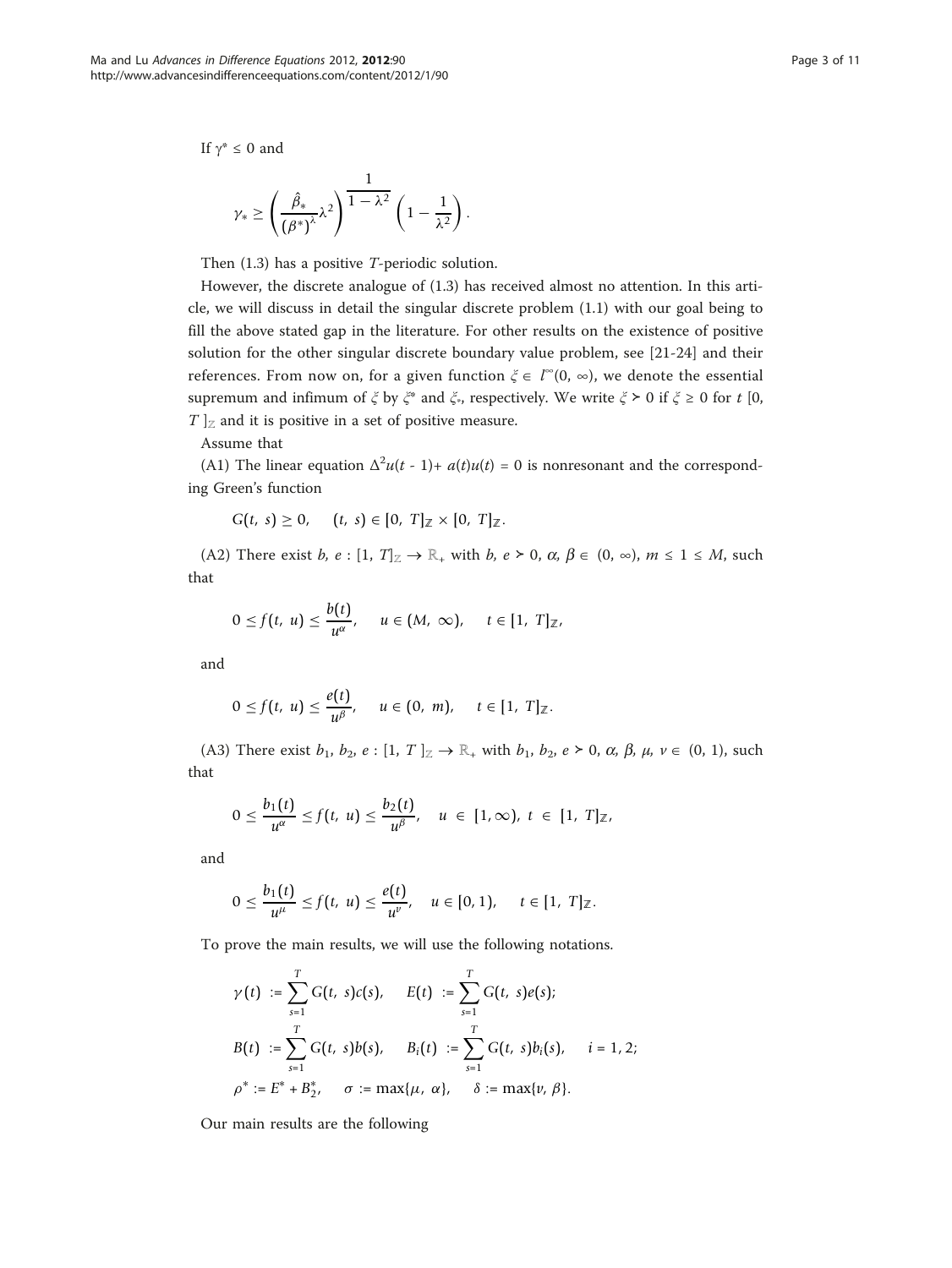**Theorem 1.1.** Let (A1) and (A2) hold. If  $\gamma \ge 0$ . Then (1.1) has a positive T-periodic solution.

**Theorem 1.2.** Let (A1) and (A3) hold. If  $\gamma = 0$ . Then (1.1) has a positive T-periodic solution.

Theorem 1.3. Let (A1) and (A3) hold. Assume that

$$
\rho^* > \max\{(\delta \sigma B_{1_*})^{\delta}, (\delta \sigma B_{1_*})^{\sigma}\}.
$$
\n(1.4)

If  $\gamma^* \leq 0$  and

$$
\gamma_* \ge \left[ \frac{B_{1_*}}{(\rho^*)^{\sigma}} \delta \sigma \right] \frac{1}{1 - \delta \sigma} \left( 1 - \frac{1}{\delta \sigma} \right). \tag{1.5}
$$

Then (1.1) has a positive T-periodic solution. Remark 1.1. Let us consider the function

$$
\begin{pmatrix} 1 & \cdots & 1 & 1 & 1 & 1 \\ 1 & \cdots & 1 & 1 & 1 & 1 & 1 \end{pmatrix}
$$

$$
f_0(t, u) = \begin{cases} \frac{1}{u^{\epsilon}}, & u \in [1, \infty), \\ \frac{1}{u^{\eta}}, & u \in (0, 1), \end{cases}
$$
 (1.6)

where  $\varepsilon$ ,  $\eta > 0$ . Obviously,  $f_0$  satisfies (A2) with  $M = m = 1$ ,  $b(t) = e(t) \equiv 1$ . However, it is fail to satisfy (H2) since it can not be bounded by a single function  $\frac{h(t)}{u^{\gamma}}$  for any  $\gamma$  $\in$  (0, ∞) and any  $h \geq 0$ . □

**Remark 1.2.** If  $\varepsilon$ ,  $\eta \in (0, 1)$ , then the function  $f_0$  defined by (1.6) satisfies (A3) with *v* =  $\mu$  =  $\eta$ ,  $\alpha$  =  $\beta$  =  $\varepsilon$ , and  $b_1(t) \equiv b_2(t) \equiv e(t) \equiv 1$ . However, it is fail to satisfy (H3).  $\Box$ 

## 2 Proof of Theorem 1.1

Let

$$
X := \{u : \mathbb{Z} \to \mathbb{R} | u(t) = u(t+T) \}
$$

under the norm  $||u|| = \max_{t \in [1,T]_Z} |u(t)|$ . Then  $(X, || \cdot ||)$  is a Banach space.

A T-periodic solution of (1.1) is just a fixed point of the completely continuous map  $A: X \rightarrow X$  defined as

$$
(Au) (t) := \sum_{s=1}^{T} G(t, s)[f(s, u(s)) + c(s)] = \sum_{s=1}^{T} G(t, s)f(s, u(s)) + \gamma(t).
$$

By Schauder's fixed point theorem, the proof is finished if we prove that A maps the closed convex set defined as

$$
K = \{ u \in X : r \le u(t) \le R, \quad \text{for all } t \in [0, T]_{\mathbb{Z}} \}
$$

into itself, where  $R > r > 0$  are positive constants to be fixed properly. For given  $u \in K$ , let us denote

$$
I_1 := \{t \in [0, T]_{\mathbb{Z}} | r \le u(t) < m\},
$$
\n
$$
I_2 := \{t \in [0, T]_{\mathbb{Z}} | R \ge u(t) > M\},
$$
\n
$$
I_3 := [0, T]_{\mathbb{Z}} \setminus (I_1 \cup I_2).
$$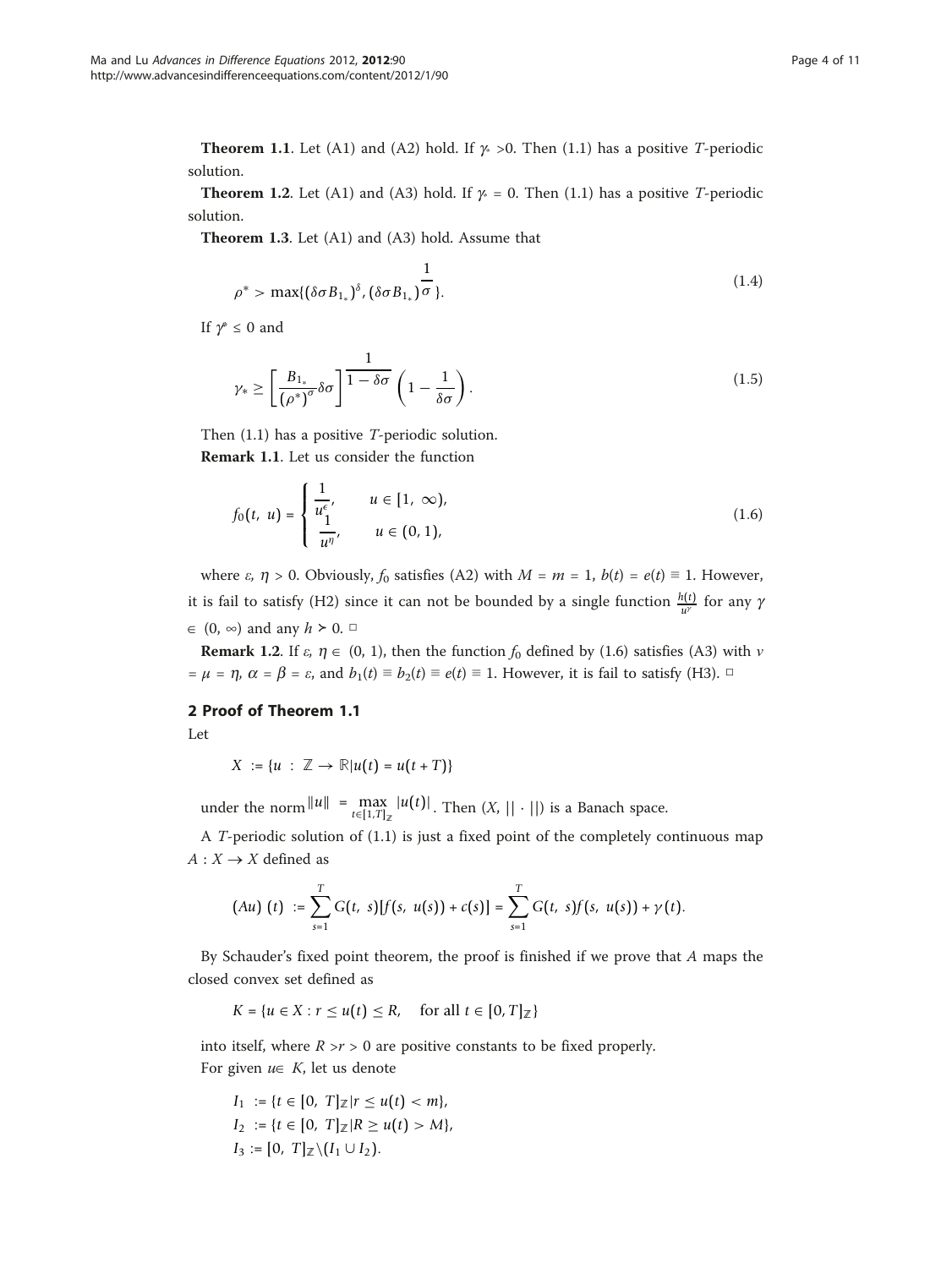Given  $u \in K$ , by the nonnegative sign of G and f, we have

$$
(Au) (t) = \sum_{s=1}^{T} G(t, s) f(s, u(s)) + \gamma(t)
$$
  
= 
$$
\sum_{s \in I_1} G(t, s) f(s, u(s)) + \sum_{s \in I_2} G(t, s) f(s, u(s))
$$
  
+ 
$$
\sum_{s \in I_3} G(t, s) f(s, u(s)) + \gamma(t)
$$
  

$$
\geq \gamma(t) \geq \gamma_* =: r.
$$

Let

$$
\Lambda := \sup \left\{ \max_{t \in [0,T]_Z} \sum_{s=1}^T G(t, s) f(s, u(s)) | m \le u(s) \le M \right\}.
$$

Then, it follows from the continuity of f that  $\Lambda < \infty$ , and consequently, for every  $u \in \Lambda$ K,

$$
(Au) (t) = \sum_{s=1}^{T} G(t, s) f(s, u(s)) + \gamma(t)
$$
  
\n
$$
= \sum_{s \in I_1} G(t, s) f(s, u(s)) + \sum_{s \in I_2} G(t, s) f(s, u(s))
$$
  
\n
$$
+ \sum_{s \in I_3} G(t, s) f(s, u(s)) + \gamma(t)
$$
  
\n
$$
\leq \sum_{s \in I_1} G(t, s) \frac{e(s)}{u^{\beta}} + \sum_{s \in I_2} G(t, s) \frac{b(s)}{u^{\alpha}} + \Lambda + \gamma^*
$$
  
\n
$$
\leq \sum_{s=1}^{T} G(t, s) \frac{e(s)}{u^{\beta}} + \sum_{s \in I_2} G(t, s) b(s) + \Lambda + \gamma^*
$$
  
\n
$$
\leq \sum_{s=1}^{T} G(t, s) \frac{e(s)}{r^{\beta}} + \sum_{s=1}^{T} G(t, s) b(s) + \Lambda + \gamma^*
$$
  
\n
$$
\leq \frac{E^*}{r^{\beta}} + (B^* + \Lambda + \gamma^*)
$$
  
\n
$$
< \frac{E^*}{r^{\beta}} + (B^* + \Lambda + \gamma^*) =: R.
$$

Therefore,  $A(K) \subset K$  if  $r = \gamma$  and  $R = \frac{E^*}{r^{\beta}} + (B^* + \Lambda + \gamma^*)$ , and the proof is finished.  $\Box$ 

## 3 Proof of Theorem 1.2

We follow the same strategy and notations as in the proof of Theorem 1.1. Define a closed convex set

$$
K = \{ u \in X : r \le u(t) \le R, \text{ for all } t \in [0, T]_{\mathbb{Z}}, R > 1 \}.
$$

By a direct application of Schauder's fixed point theorem, the proof is finished if we prove that A maps the closed convex set K into itself, where  $R$  and  $r$  are positive constants to be fixed properly and they should satisfy  $R > r > 0$  and  $R > 1$ .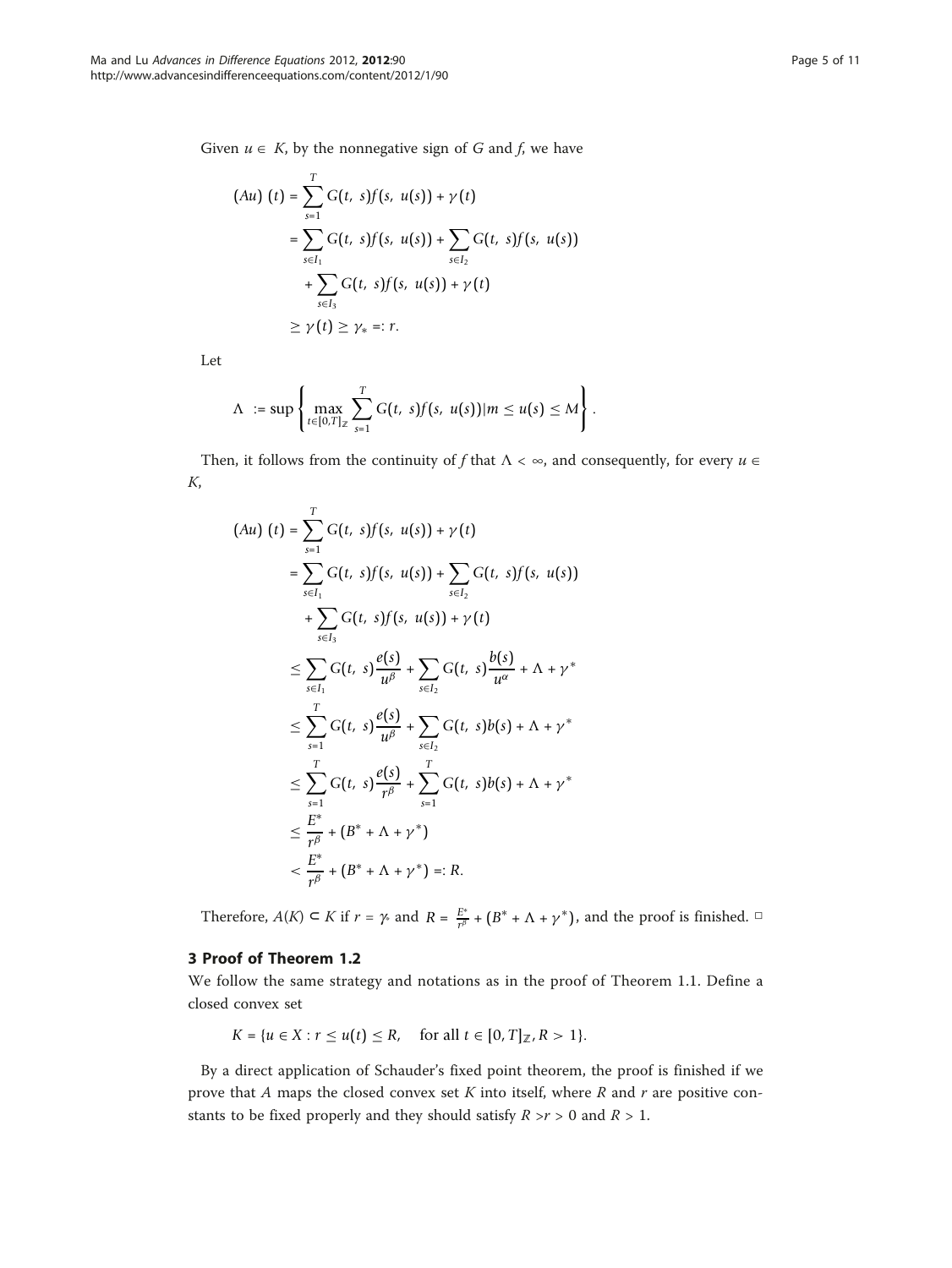For given  $u \in K$ , let us denote

$$
J_1 := \{t \in [0, T]_{\mathbb{Z}} | r \le u(t) < 1\},
$$
\n
$$
J_2 := \{t \in [0, T]_{\mathbb{Z}} | R \ge u(t) \ge 1\}.
$$

Then for given  $u \in K$ , by the nonnegative sign of G and f, it follows that

$$
(Au) (t) = \sum_{s=1}^{T} G(t, s) f(s, u(s)) + \gamma(t)
$$
  
\n
$$
= \sum_{s \in J_1}^{T} G(t, s) f(s, u(s)) + \sum_{s \in J_2} G(t, s) f(s, u(s)) + \gamma(t)
$$
  
\n
$$
\leq \sum_{s \in J_1} G(t, s) \frac{e(s)}{u^v} + \sum_{s \in J_2} G(t, s) \frac{b_2(s)}{u^{\beta}} + \gamma^*
$$
  
\n
$$
\leq \sum_{s=1}^{T} G(t, s) \frac{e(s)}{r^v} + \sum_{s \in J_2} G(t, s) b_2(s) + \gamma^*
$$
  
\n
$$
\leq \sum_{s=1}^{T} G(t, s) \frac{e(s)}{r^v} + \sum_{s=1}^{T} G(t, s) b_2(s) + \gamma^*
$$
  
\n
$$
\leq \frac{E^*}{r^v} + (B_2^* + \gamma^*),
$$

On the other hand, for every  $u \in K$ ,

$$
(Au) (t) = \sum_{s=1}^{T} G(t, s) f(s, u(s)) + \gamma(t)
$$
  
\n
$$
= \sum_{s \in I_1} G(t, s) f(s, u(s)) + \sum_{s \in I_2} G(t, s) f(s, u(s)) + \gamma(t)
$$
  
\n
$$
\geq \sum_{s \in I_1} G(t, s) \frac{b_1(s)}{u^{\mu}} + \sum_{s \in I_2} G(t, s) \frac{b_1(s)}{u^{\alpha}} + \gamma_{*}
$$
  
\n
$$
\geq \sum_{s \in I_1} G(t, s) \frac{b_1(s)}{R^{\mu}} + \sum_{s \in I_2} G(t, s) \frac{b_1(s)}{R^{\alpha}}
$$
  
\n
$$
\geq \sum_{s \in I_1} G(t, s) \frac{b_1(s)}{R^{\sigma}} + \sum_{s \in I_2} G(t, s) \frac{b_1(s)}{R^{\sigma}}
$$
  
\n
$$
\geq \sum_{s=1}^{T} G(t, s) \frac{b_1(s)}{R^{\sigma}}
$$
  
\n
$$
\geq \frac{B_{1}}{R^{\sigma}}.
$$

Thus  $Au \in K$  if r, R are chosen so that

$$
\frac{B_{1*}}{R^{\sigma}} \geq r, \qquad \qquad \frac{E^*}{r^{\nu}} + (B_2^* + \gamma^*) \leq R.
$$

Note that  $B_{1^*}$ ,  $E^* > 0$  and taking  $R = \frac{1}{r}$ , it is sufficient to find  $R > 1$  such that

$$
B_{1*}R^{1-\sigma} \ge 1
$$
,  $E^*R^{\nu} + (B_2^* + \gamma^*) \le R$ ,

and these inequalities hold for  $R$  big enough because  $\sigma$  <1 and  $v$  <1.  $\Box$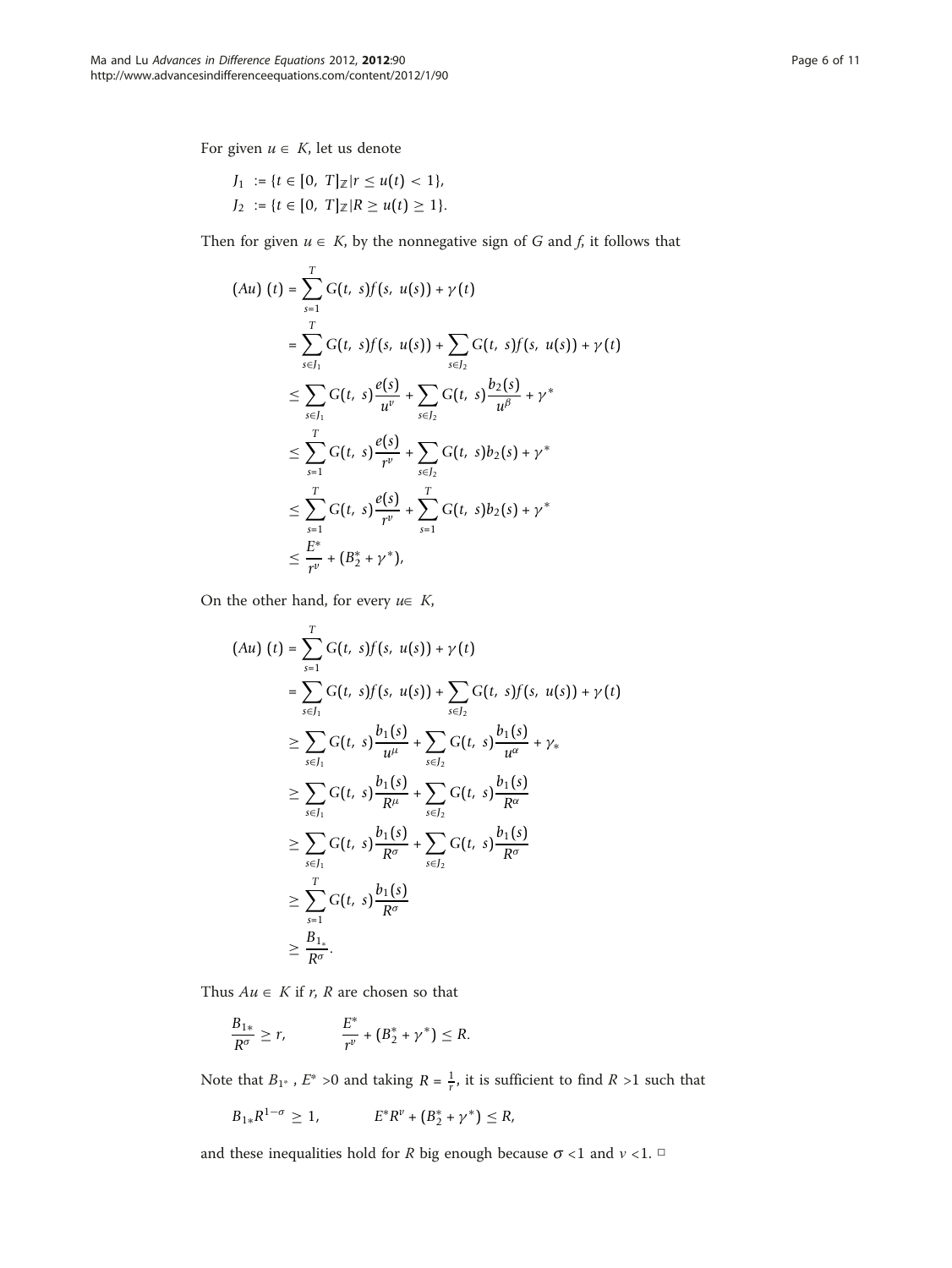Remark 3.1. It is worth remarking that Theorem 1.2 is also valid for the special case that  $c(t) \equiv 0$ , which implies that  $\gamma = 0$ .  $\Box$ 

## 4 Proof of Theorem 1.3

Define a closed convex set

$$
K = \{u \in X : r \le u(t) \le R, \quad \text{for all } t \in [0, T]_{\mathbb{Z}}, \quad 0 < r < 1 < R\}.
$$

By a direct application of Schauder's fixed point theorem, the proof is finished if we prove that A maps the closed convex set K into itself, where R and r are positive constants to be fixed properly and they should satisfy  $R > 1 \ge r > 0$ .

Recall that  $\delta = \max\{v, \beta\}$  and  $r < 1$ , for given  $u \in K$ ,

$$
(Au) (t) = \sum_{s=1}^{T} G(t, s) f(s, u(s)) + \gamma(t)
$$
  
\n
$$
= \sum_{s \in I_1} G(t, s) f(s, u(s)) + \sum_{s \in I_2} G(t, s) f(s, u(s)) + \gamma(t)
$$
  
\n
$$
\leq \sum_{s \in I_1} G(t, s) \frac{e(s)}{u^v} + \sum_{s \in I_2} G(t, s) \frac{b_2(s)}{u^{\beta}} + \gamma^*
$$
  
\n
$$
\leq \sum_{s \in I_1} G(t, s) \frac{e(s)}{r^v} + \sum_{s \in I_2} G(t, s) \frac{b_2(s)}{r^{\beta}}
$$
  
\n
$$
\leq \sum_{s=1}^{T} G(t, s) \frac{e(s)}{r^{\delta}} + \sum_{s=1}^{T} G(t, s) \frac{b_2(s)}{r^{\delta}}
$$
  
\n
$$
\leq \frac{\rho^*}{r^{\delta}},
$$

where  $J_i$  ( $i = 1, 2$ ) is defined as in Section 3 and  $\rho^* = E^* + B_2^*$ . On the other hand, since  $\sigma$  = max { $\mu$ ,  $\alpha$ } and  $R > 1$ , for every  $\mu \in K$ ,

$$
(Au) (t) = \sum_{s=1}^{T} G(t, s) f(s, u(s)) + \gamma(t)
$$
  
\n
$$
= \sum_{s \in I_1} G(t, s) f(s, u(s)) + \sum_{s \in I_2} G(t, s) f(s, u(s)) + \gamma(t)
$$
  
\n
$$
\geq \sum_{s \in I_1} G(t, s) \frac{b_1(s)}{u^{\mu}} + \sum_{s \in I_2} G(t, s) \frac{b_1(s)}{u^{\alpha}} + \gamma_{*}
$$
  
\n
$$
\geq \sum_{s \in I_1} G(t, s) \frac{b_1(s)}{R^{\sigma}} + \sum_{s \in I_2} G(t, s) \frac{b_1(s)}{R^{\sigma}} + \gamma_{*}
$$
  
\n
$$
\geq \frac{B_{1*}}{R^{\sigma}} + \gamma_{*}.
$$

In this case, to prove that  $A(K) \subset K$  it is sufficient to find  $r \prec R$  with 0  $\prec r < 1 \prec R$  such that

$$
\frac{B_{1*}}{R^{\sigma}} + \gamma_* \ge r, \quad \frac{\rho^*}{r^{\delta}} \le R. \tag{4.1}
$$

If we fix *R* =  $\frac{\rho^*}{r^{\delta}}$ , then the first inequality holds if *r* verifies

$$
\frac{B_{1*}}{\left(\rho^*\right)^\sigma}r^{\sigma\delta} + \gamma_* \geq r,
$$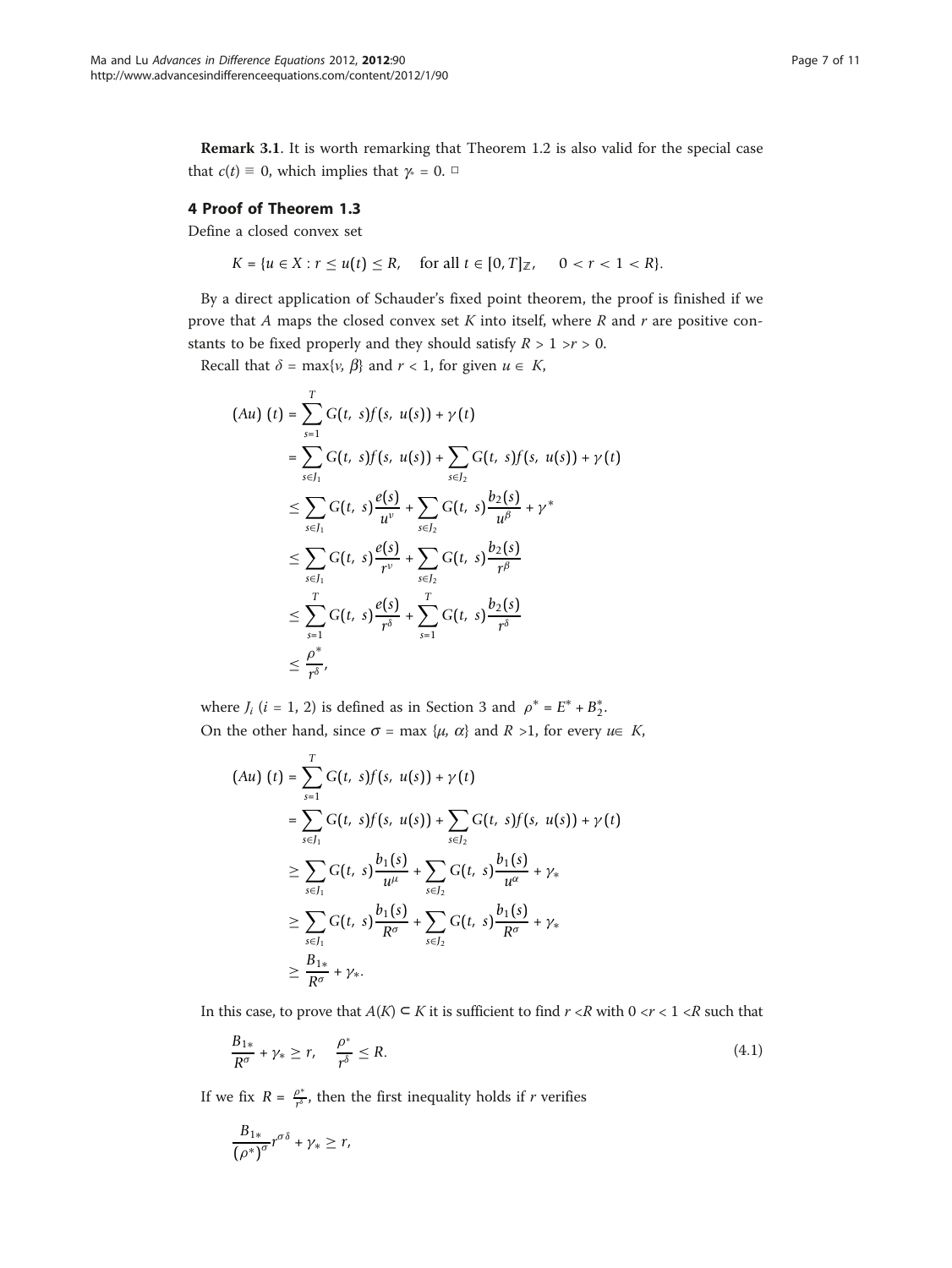or equivalently,

$$
\gamma_* \geq f(r) := r - \frac{B_{1*}}{(\rho^*)^{\sigma}} r^{\sigma \delta}.
$$

The function  $f(r)$  possesses a minimum in  $r_0 := \left[\frac{B_{1*}}{(p^*)^{\sigma}} \delta \sigma\right]^{\frac{1}{1-\delta \sigma}}$ . Taking  $r = r_0$ , (1.4) implies that r <1. Then the first inequality in (4.1) holds if  $\gamma \ge f(r_0)$ , which is just condition (1.5). The second inequality in (4.1) holds directly by the choice of  $R$ , and it would remain to prove that  $R = \frac{\rho^*}{r_0^3} > 1$ . To the end, it follows from (1.4) that

$$
R = \frac{\rho^*}{r_0^{\delta}} > \frac{(\delta \sigma B_{1*})^{\delta} \cdot (\rho^*) \overline{1 - \delta \sigma}}{\delta}
$$

$$
(\delta \sigma B_{1*}) \overline{1 - \delta \sigma}
$$

$$
> \frac{(\delta \sigma B_{1*})^{\delta} \cdot (\delta \sigma B_{1*}) \overline{1 - \delta \sigma}}{\delta}
$$

$$
= \frac{(\delta \sigma B_{1*})^{\delta} \cdot \overline{1 - \delta \sigma}}{B_1 \delta}
$$

$$
= 1.
$$

This completes the proof. □

Remark 4.1. Note that the condition (1.4), which is stated as

$$
\rho^* > \max \{ (\delta \sigma B_{1*})^{\delta}, \ (\delta \sigma B_{1*})^{\frac{1}{\sigma}} \}
$$

is crucial to guarantee that  $R > 1 > r_0$ , and in the proof of Theorem 1.3 we require R  $>1$  >  $r_0$  because the exponents in inequalities of (A3) is different. However, in the special case that

$$
\lambda:=\alpha=\beta=\mu=\nu,
$$

if we define  $\omega$  (t): = max{b<sub>2</sub>(t), e(t)}, t  $\in [0, T]_Z$ , then the condition (1.4) is needn't because  $R > r_0$  can be easily verified by

$$
b_1(t)\leq \omega(t),\ t\in [0,\ T]_{\mathbb{Z}}.
$$

□

Example 4.1. Let us consider the second order periodic boundary value problem

$$
\Delta^{2}u(t-1) + 4\sin^{2}\frac{\pi}{16}u = f(t, u) - c_{0}, \quad t \in [1, 4]_{\mathbb{Z}},
$$
  
 
$$
u(0) = u(4), \quad u(1) = u(5), \tag{4.2}
$$

where

$$
f(t, u) = \frac{5 - t}{u^{\frac{1}{5}}}, \qquad u \in (0, \infty), \ t \in [1, 4]_{\mathbb{Z}}
$$

and 
$$
c_0 \in \left(0, \frac{3 \cdot [8\sqrt{10}]^{-4/3}}{((4+3\sqrt{2})\sqrt{2}-\sqrt{2}+2\sqrt{2})^{1/3}}\right)
$$
 is a constant.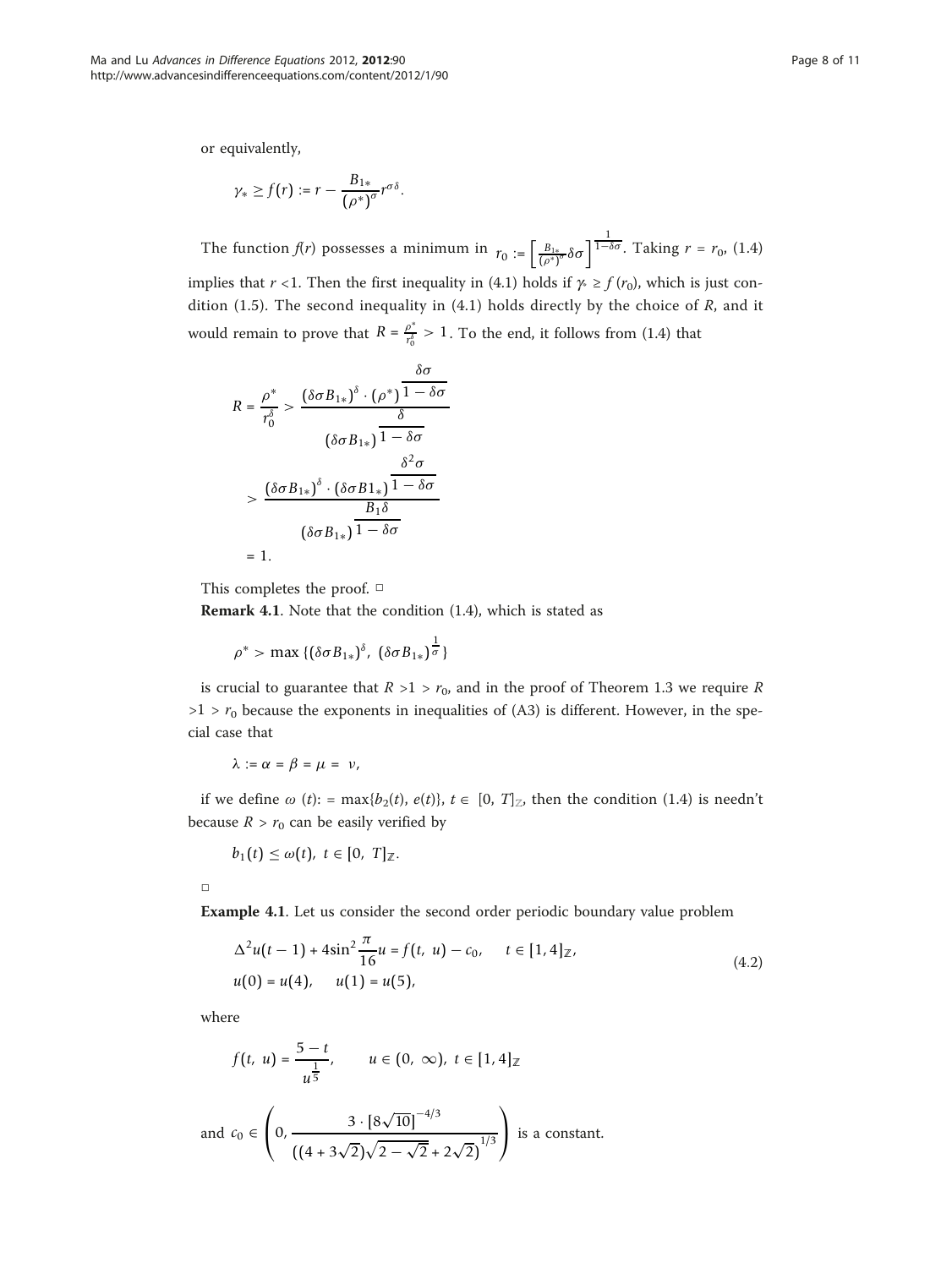It is easy to check that (4.2) is equivalent to the operator equation

$$
u(t) = \sum_{s=1}^{4} G(t, s) f(s, u(s)) + \sum_{s=1}^{4} G(t, s) (-c_0) ds =: (Au) (t), \qquad t \in [0, 4]_{\mathbb{Z}},
$$

here

$$
G(t, s) = \begin{cases} \frac{1}{\sin \frac{\pi}{8}} \left[ \sin \frac{\pi (t - s)}{8} + \sin \frac{\pi (4 - t + s)}{8} \right], 0 \le s \le t \le 4, \\ \frac{1}{\sin \frac{\pi}{8}} \left[ \sin \frac{\pi (s - t)}{8} + \sin \frac{\pi (4 - s + t)}{8} \right], 0 \le t \le s \le 4. \end{cases}
$$

Clearly,  $G(t, s) > 0$  for all  $(t, s) \in 0[4]_{\mathbb{Z}} \times 0[4]_{\mathbb{Z}}$  $(t, s) \in 0[4]_{\mathbb{Z}} \times 0[4]_{\mathbb{Z}}$  $(t, s) \in 0[4]_{\mathbb{Z}} \times 0[4]_{\mathbb{Z}}$  $(t, s) \in 0[4]_{\mathbb{Z}} \times 0[4]_{\mathbb{Z}}$  $(t, s) \in 0[4]_{\mathbb{Z}} \times 0[4]_{\mathbb{Z}}$ . Let

$$
b_1(t) \equiv 1, b_2(t) \equiv 4, e(t) \equiv 6,
$$
  
\n $\alpha = \nu = \frac{1}{2}, \quad \beta = \frac{1}{6}, \quad \mu = \frac{1}{7},$ 

Then

$$
\sigma = \delta = \frac{1}{2},
$$

and

$$
0 < \frac{1}{u^{\frac{1}{2}}} \le \frac{4-t}{u^{\frac{1}{5}}} \le \frac{4}{u^{\frac{1}{6}}}, \quad u \in [1, \infty), \quad t \in [0, T]_{\mathbb{Z}},
$$
\n
$$
0 < \frac{1}{u^{\frac{1}{7}}} \le \frac{4-t}{u^{\frac{1}{5}}} \le \frac{6}{u^{\frac{1}{2}}}, \quad u \in [0, 1), \quad t \in [0, T]_{\mathbb{Z}}.
$$

Thus, the condition (A3) is satisfied. By simple computations, we get

$$
B_1(t) = \sum_{s=1}^{4} G(t,s) \cdot \frac{1}{2} = \frac{(4+3\sqrt{2})\sqrt{2-\sqrt{2}}}{2} + \sqrt{2};
$$
  
\n
$$
B_2(t) = \sum_{s=1}^{4} G(t,s) \cdot 4 = (16+12\sqrt{2})\sqrt{2-\sqrt{2}} + 8\sqrt{2};
$$
  
\n
$$
E(t) = \sum_{s=1}^{4} G(t,s) \cdot 6 = (24+18\sqrt{2})\sqrt{2-\sqrt{2}} + 12\sqrt{2};
$$
  
\n
$$
B_{1*} = B_1^* = \frac{(4+3\sqrt{2})\sqrt{2-\sqrt{2}}}{2} + \sqrt{2};
$$
  
\n
$$
B_{2*} = B_2^* = (16+12\sqrt{2})\sqrt{2-\sqrt{2}} + 8\sqrt{2};
$$
  
\n
$$
E_* = E^* = (24+18\sqrt{2})\sqrt{2-\sqrt{2}} + 12\sqrt{2};
$$
  
\n
$$
(\delta \sigma B_{1*})^{\delta} = \left[ \frac{(4+3\sqrt{2})\sqrt{2-\sqrt{2}} + 2\sqrt{2}}{8} \right]^{\frac{1}{2}};
$$
  
\n
$$
(\delta \sigma B_{1*})^{\frac{1}{\sigma}} = \left[ \frac{(4+3\sqrt{2})\sqrt{2-\sqrt{2}} + 2\sqrt{2}}{8} \right]^2;
$$
  
\n
$$
\rho^* = E^* + B_2^* = (40+30\sqrt{2})\sqrt{2-\sqrt{2}} + 20\sqrt{2};
$$
  
\n
$$
\max\{(\delta \sigma B_{1*})^{\delta}, (\delta \sigma B_{1*})^{\frac{1}{\sigma}}\} = \frac{(12+8\sqrt{2})\sqrt{2-\sqrt{2}} + 7\sqrt{2} + 14}{32};
$$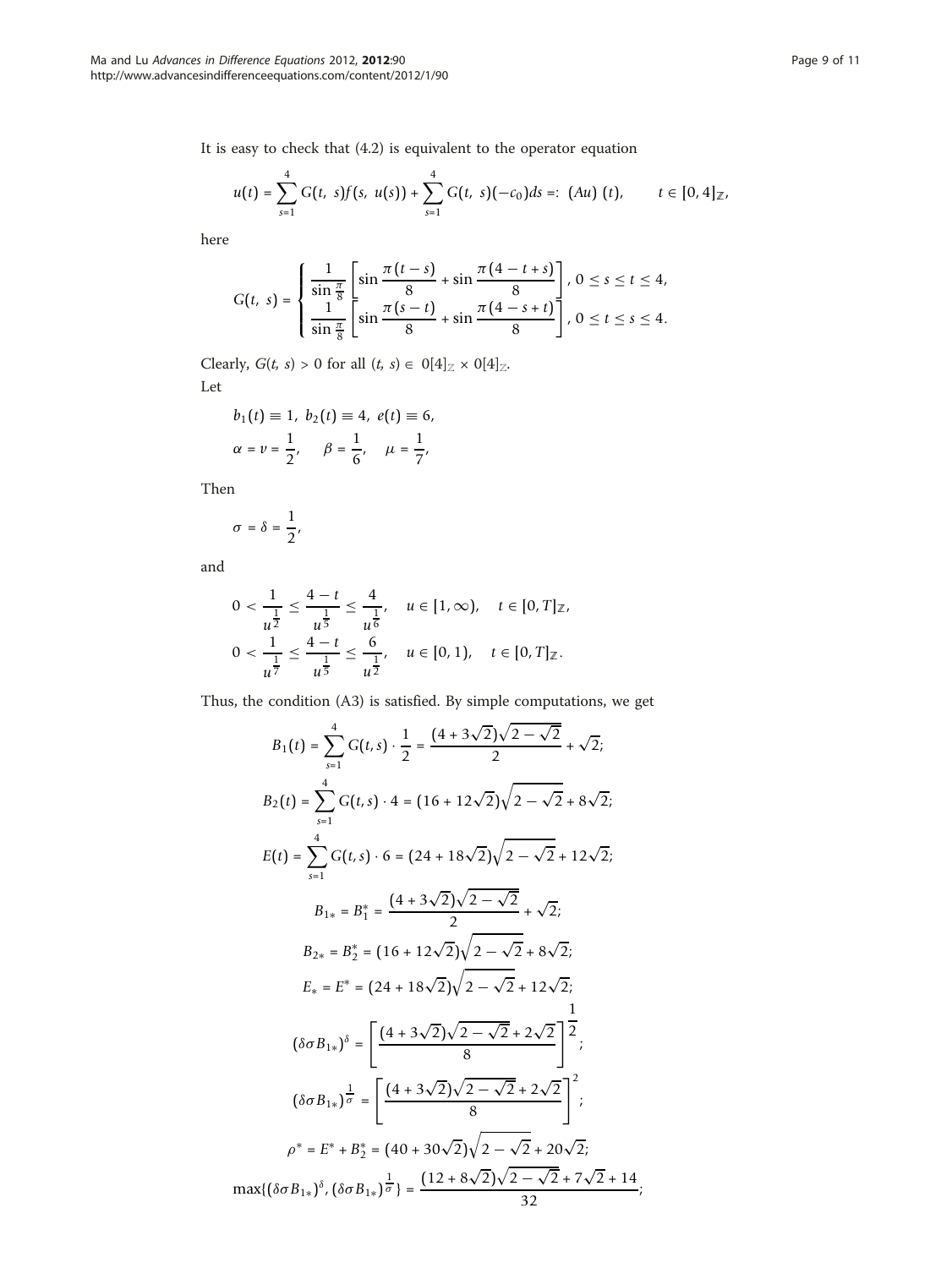<span id="page-9-0"></span>and  $\rho^* > \max\{(\delta \sigma B_{1*})^{\delta}, (\delta \sigma B_{1*})^{\frac{1}{\sigma}}\}$ . So the condition (1.4) is satisfied. Moreover,

$$
\gamma(t) = \sum_{s=1}^{4} G(t,s)(-c_0) = -(4+3\sqrt{2})\sqrt{2-\sqrt{2}} \cdot c_0 - 2\sqrt{2}c_0,
$$

and so

$$
\gamma^* = \gamma_* = -(4 + 3\sqrt{2})\sqrt{2 - \sqrt{2}} \cdot c_0 - 2\sqrt{2}c_0 < 0.
$$

Finally, since 
$$
c_0 \in \left(0, \frac{3.8\sqrt{10} \, \text{m}^{-4/3}}{\left((4 + 3\sqrt{2})\sqrt{2} - \sqrt{2} + 2\sqrt{2}\right)^{1/3}}\right)
$$
, it follows that

$$
\gamma_* \geq -3\left[\frac{\left((4+3\sqrt{2})\sqrt{2-\sqrt{2}}+2\sqrt{2}\right)^{\frac{1}{2}}}{8\sqrt{10}}\right]^{\frac{1}{3}} = \left[\frac{B_{1*}}{(\rho^*)^\sigma}\delta\sigma\right]^{\frac{1}{1-\delta\sigma}}\left(1-\frac{1}{\delta\sigma}\right).
$$

 $\Delta$ 

Consequently, Theorem 1.3 yields that (4.2) has a positive solution.  $\Box$ 

#### Acknowledgements

The authors are very grateful to the anonymous referees for their valuable suggestions. This work was supported by the NSFC (No. 11061030), NSFC (No. 11126296), the Fundamental Research Funds for the Gansu Universities.

#### Authors' contributions

RM completed the main study, carried out the results of this article and drafted the manuscript. YL checked the proofs and verified the calculation. All the authors read and approved the final manuscript.

#### Competing interests

The authors declare that they have no competing interests.

#### Received: 28 March 2012 Accepted: 27 June 2012 Published: 27 June 2012

#### References

- Atici, FM, Guseinov, GS: Positive periodic solutions for nonlinear difference equations with periodic coefficients. J Math Anal Appl. 232, 166–182 (1999). doi:10.1006/jmaa.1998.6257
- 2. Atici, FM, Cabada, A: Existence and uniqueness results for discrete second-order periodic boundary value problems. Comput Math Appl. 45, 1417–1427 (2003). doi:10.1016/S0898-1221(03)00097-X
- 3. Atici, FM, Cabada, A, Otero-Espinar, V: Criteria for existence and nonexistence of positive solutions to a discrete periodic boundary value problem. J Diff Equ Appl. 9(9), 765–775 (2003). doi:10.1080/1023619021000053566
- 4. Ma, R, Ma, H: Positive solutions for nonlinear discrete periodic boundary value problems. J Appl Math Comput. 59, 136–141 (2010). doi:10.1016/j.camwa.2009.07.071
- He, T, Xu, Y: Positive solutions for nonlinear discrete second-order boundary value problems with parameter dependence. J Math Anal Appl. 379(2), 627–636 (2011). doi:10.1016/j.jmaa.2011.01.047
- 6. Ma, R, Lu, Y, Chen, T: Existence of one-signed solutions of discrete second-order periodic boundary value problems. Abstr Appl Anal 2012, 13 (2012). (Article ID 437912)
- 7. Lazer, AC, Solimini, S: On periodic solutions of nonlinear differential equations with singularities. Proc Am Math Soc. 99, 109–114 (1987). doi:10.1090/S0002-9939-1987-0866438-7
- 8. Gordon, WB: Conservative dynamical systems involving strong forces. Trans Am Math Soc. 204, 113–135 (1975)
- 9. Gordon, WB: A minimizing property of Keplerian orbits. Am J Math. 99, 961–971 (1977). doi:10.2307/2373993
- 10. Bonheure, D, Fabry, C, Smets, D: Periodic solutions of forced isochronous oscillators at resonance. Discret Contin Dyn Syst. 8(4), 907–930 (2002)
- 11. Fonda, A, Mansevich, R, Zanolin, F: Subharmonics solutions for some second order differential equations with singularities. SIAM J Math Anal. 24, 1294–1311 (1993). doi:10.1137/0524074
- 12. Jiang, D, Chu, J, Zhang, M: Multiplicity of positive periodic solutions to superlinear repulsive singular equations. J Diff Equ. 211(2), 282–302 (2005). doi:10.1016/j.jde.2004.10.031
- 13. del Pino, M, Manásevich, R, Montero, A: T-periodic solutions for some second order differential equations with singularities. Proc R Soc Edinburgh Sect A. 120(3-4), 231–243 (1992). doi:10.1017/S030821050003211X
- 14. Rachunková, I, Staněk, S, Tvrdý, M: Singularities and Laplacians in Boundary Value Problems for Nonlinear Ordinary Differential Equations, Handbook of Differential Equations (Ordinary Differential Equations). Elsevier, Amsterdam. 3 (2006)
- 15. Torres, PJ, Zhang, M: Twist periodic solutions of repulsive singular equations. Non-linear Anal. 56, 591–599 (2004)